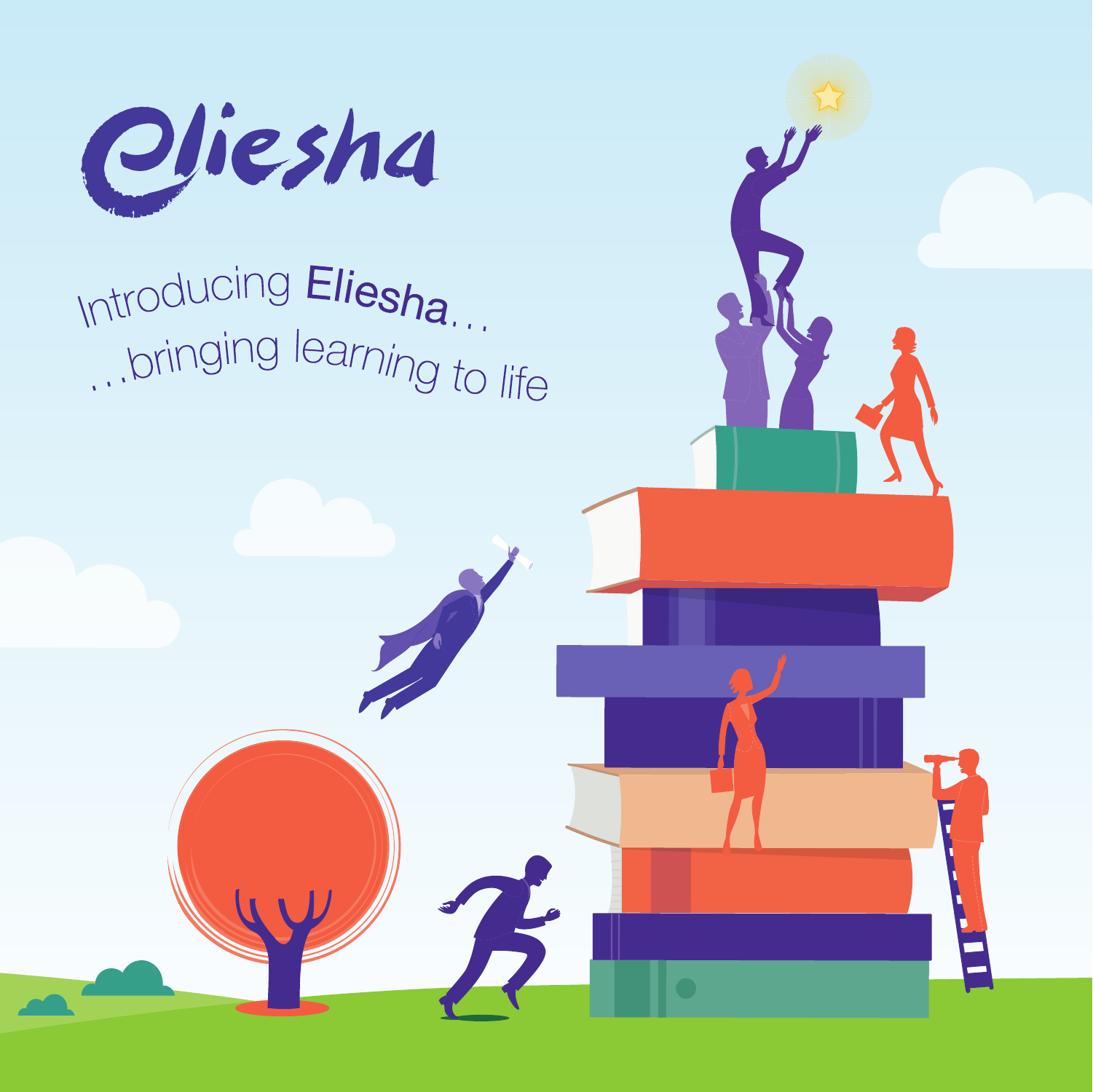### **Contents**

| <b>Overview</b>                                            | 3              |
|------------------------------------------------------------|----------------|
| <b>Quality &amp; Customer Focus</b>                        | $\overline{4}$ |
| <b>Example Learning Partners</b>                           | 5              |
| <b>Management &amp; Leadership</b>                         | 6              |
| Pearls of Wisdom®                                          | $\overline{7}$ |
| <b>Bitesize &amp; Masterclass</b>                          | 8              |
| Face-to-Face                                               | 9              |
| <b>Management Apprenticeships</b>                          | 10             |
| <b>Accredited Management Qualifications: ILM &amp; CMI</b> | 12             |
| <b>Coaching &amp; Mentoring</b>                            | 13             |
| <b>Assessment &amp; Development Centres</b>                | 14             |
| Distance Learning College & e.eliesha                      | 15             |
| <b>Specialist Solutions</b>                                | 16             |
| <b>Learning Partners</b>                                   | 17             |
| <b>Vision, Values &amp; Mission Statement</b>              | 18             |

### **Overview**

Established in 2001, we have successfully formed long-term learning partnerships with leading public and private sector organisations of all sizes and in all sectors. This is underpinned by our ability to provide innovative learning interventions that drive change and improvement, provoke a targeted, tangible response in workforce development and have a lasting effect on business performance.

**• Micro-learning:** Eliesha's pearls of wisdom® are short but powerful animated videos, covering a wide array of management, leadership and workplace topics, models, tools and techniques. Accessible on a variety of platforms, they are designed to be used at the point of need.

Eliesha's philosophy is always to work in a close, collaborative and proactive partnership with our customers in order to obtain an indepth understanding of their specific culture, challenges and business aims. This strategic learning partnership approach has enabled us to help our customers meet their unique challenges, manage significant change, perform and grow an organisation-wide culture of learning and continuous development.

We offer a variety of interventions that can be contextualised to culture and competency needs, combined and structured to form comprehensive programmes of learning that bring about required behaviour change and desired learning outcomes:

**• Bitesize & Masterclass Workshops:** Traditional interactive workshop sessions of 90 minutes or 3 hours, delivering skills, knowledge and techniques with a practical focus on application and how to transfer learning back to the workplace.

**• Accredited Programmes:** As an Approved Centre with the Institute of Leadership and Management (ILM) and the Chartered Management Institute (ILM), Eliesha can support the drive for professional skills, providing face-to-face, distance and e-learning courses leading to nationally recognised qualifications in Leadership, Management and Coaching.

**• Management Apprenticeships:** Through our status as a main provider on the ESFA's Register of Apprenticeship Training Providers, we deliver high quality programmes towards the new employer-designed, occupation-focused Management Apprenticeship Standards at Level 3 (Team Leader/Supervisor) and Level 5 (Operations/ Departmental Manager).

- 
- **Coaching & Mentoring:** Whether it's our pearls of wisdom ® category, coaching skills workshops, ILM and CMI qualifications or one-to-one coaching, Eliesha has the solution that will help to create and embed a coaching culture in your organisation.
- **Distance Learning College & e.eliesha:** With support from our dedicated Accredited Centre team and through our online Learning Management System, learners can study towards Eliesha's portfolio of national leadership, management and coaching qualifications, which is constantly reviewed to reflect best practice and qualification updates.
- **Assessment & Development Centres:**

Within our Assessment and Development Centres our occupational psychologists and learning and development specialists use a combination of market leading exercises, psychometric tools and competence-based interviewing to ensure the best possible outcomes are achieved.

**Eliesha Training** is an experienced international provider of professional learning and development. In support of national delivery, we have offices in Newcastle upon Tyne and Cardiff. We specialise in the design and delivery of management and leadership solutions.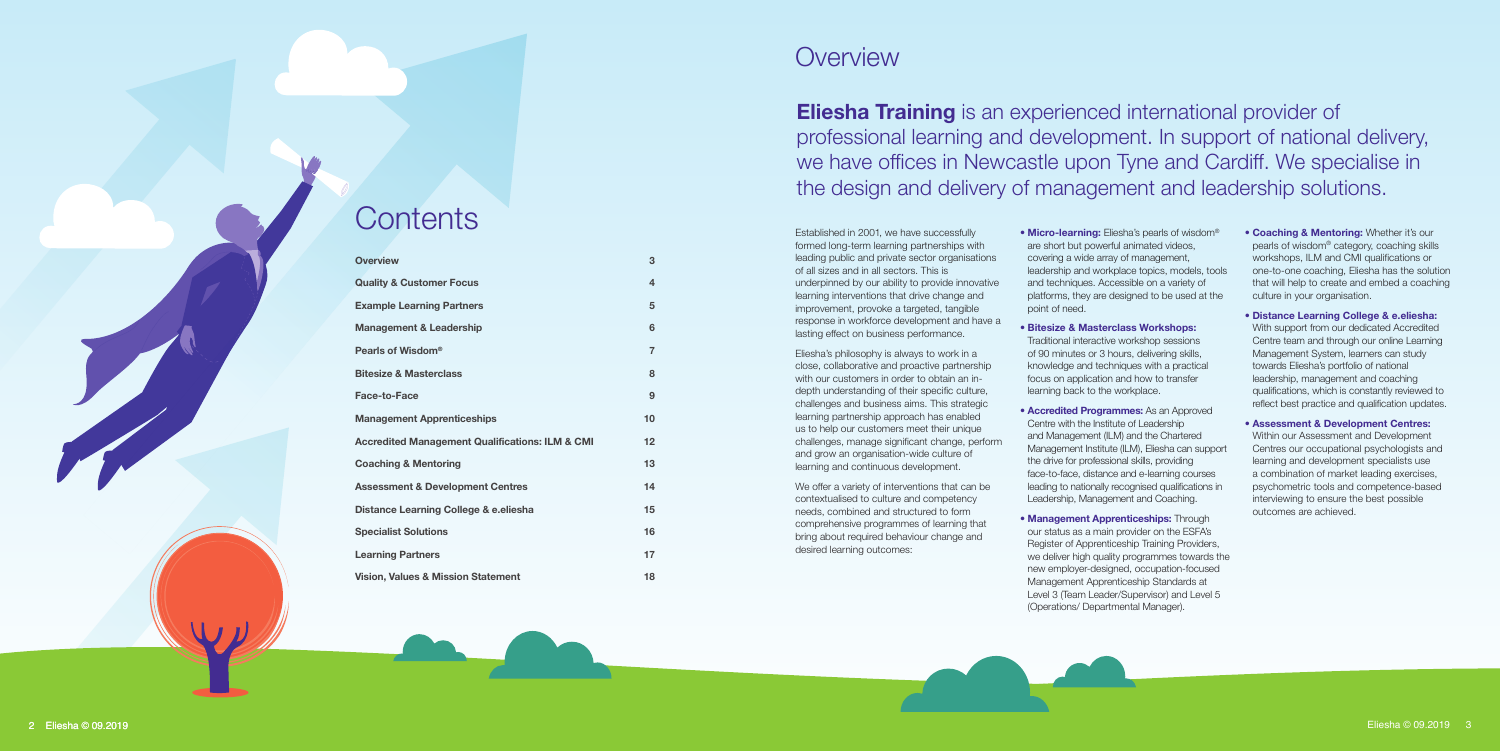

















### Quality & Customer Focus

Eliesha has a quality culture, incorporating a quality ethos and customer focus in every aspect of our business. In practice, this means robust procedures and systems are in place from the top down, together with a commitment to approaching all of our work with a customer-first mindset.

We are proud to hold ISO 9001 Quality Management Systems certification, an externally audited assurance and endorsement of our commitment to policy, process and systems resulting in high quality learning products and services. In addition, we hold ISO 14001 Environmental Management Systems certification, reflecting a thorough and transparent approach to our environmental footprint and Cyber Essentials, assuring our information systems and data security.

Working with our professional industry partners ILM and CMI, we have achieved Approved Centre status with both organisations, supported by our qualified and dedicated Accredited Centre team. We work with them to ensure good and best practice in our learning and development solutions:

"Eliesha Training has been one of our most innovative and proactive approved centres, working in close partnership with our business development and policy research teams to deliver excellent accreditation and qualification solutions in order to meet emerging client needs. As a deliverer, Eliesha achieves exceptionally high completion rates and is recognised by ILM and its clients as an organisation that lives up to its values, especially that of delighting the customer."

#### **CEO, Institute of Leadership & Management (ILM)**

Eliesha is one of our market leading training partners that provide outstanding support in management and leadership development for the public sector. CMI is delighted with the quality of development, delivery and assessment of Eliesha's public sector programme regularly highlighted by learners and clients alike at their celebrating success 'graduation events.'

**CEO, Chartered Management Institute**

Eliesha considers the achievement of customers' required learning outcomes as paramount and strives to exceed customers' expectations. Our learning partner approach ensures that development needs are met through accurate and detailed identification of customers' requirements. Effective solutions are designed and delivered, informed by professional dialogue, knowledge and experience. Continuous and comprehensive measurement and evaluation informs further delivery and assures learning is on the required trajectory for success. This is supported by a collaborative process of close communication and consultation with customers. Targets for the achievement of key performance indicators are identified and progress is monitored through regular evaluation feedback, reporting and customer meetings to ensure we provide value for money and a "right first time" service:

"The Eliesha management team and training consultants have been very supportive and flexible to our needs. Together we have found solutions that worked for Newham and our employees in a partnership manner. Eliesha has very high standards and the majority of courses delivered by them received at least 85% excellent ratings, often higher. One of the easiest contracts I have managed. The contract manager has been a particular beacon of excellence and partnership working. A highly recommended company."

#### **Head of Leadership & Organisational Development, London Borough of Newham Council**

"Eliesha is an extremely professional company and their work has been of a very high standard, the quality of the delivery from the trainers is excellent and feedback from our delegates supports this. The number of people completing the training and gaining a qualification is very high due to the robustness of the programme and the support that is given to everyone by the trainer. Eliesha has played an invaluable part in making our University Coaching Academy the success in the drive for change and transformation it is today. We have a really good and productive relationship with Eliesha which I hope will continue for many years and I would highly recommend them."

**Head of HR, University of Birmingham**

"It has been a pleasure to work with the Eliesha Team in developing and delivering this combined Senior Exec Leadership Team and Corporate Management Team [programme]. It has delivered significant benefits in knowledge growth and the opportunity for everyone to be engaged in significant strategic issues and work on these together, applying the tools and techniques to highly relevant strategic challenges facing the Council. Eliesha was easy to work with, understood the challenges in the local government arena and added significant strategic value."

#### **Head of HR & Talent Management, Merthyr Tydfil County Borough Council**

"Extremely customer service focused. The [Eliesha] team are willing and able to work flexibly, in times of pressure, to support our needs. They have always been supportive of the work that we are doing and are able to use their trainers' expertise to complement our internal strategies."

#### **Head of Learning, NHS Blood & Transplant**

"Selecting Eliesha Training as our apprenticeship partner has allowed us to take full advantage of our Apprenticeship Levy, and in doing so supported the creation of our Wienerberger Leadership Development Programme. The support offered by Eliesha from the start of our discussions, through to programme launch has been both professional and detailed. This has continued through into programme delivery and our learners are now experiencing, from the team of expert tutor/coaches, a breadth of knowledge and experience they have never encountered before"

#### **Learning & Development Manager, Wienerberger UK**

Example Learning Partners





## Newcastle

**EST 1892** 



# **sage**



### **ER VolkerWesselsUK**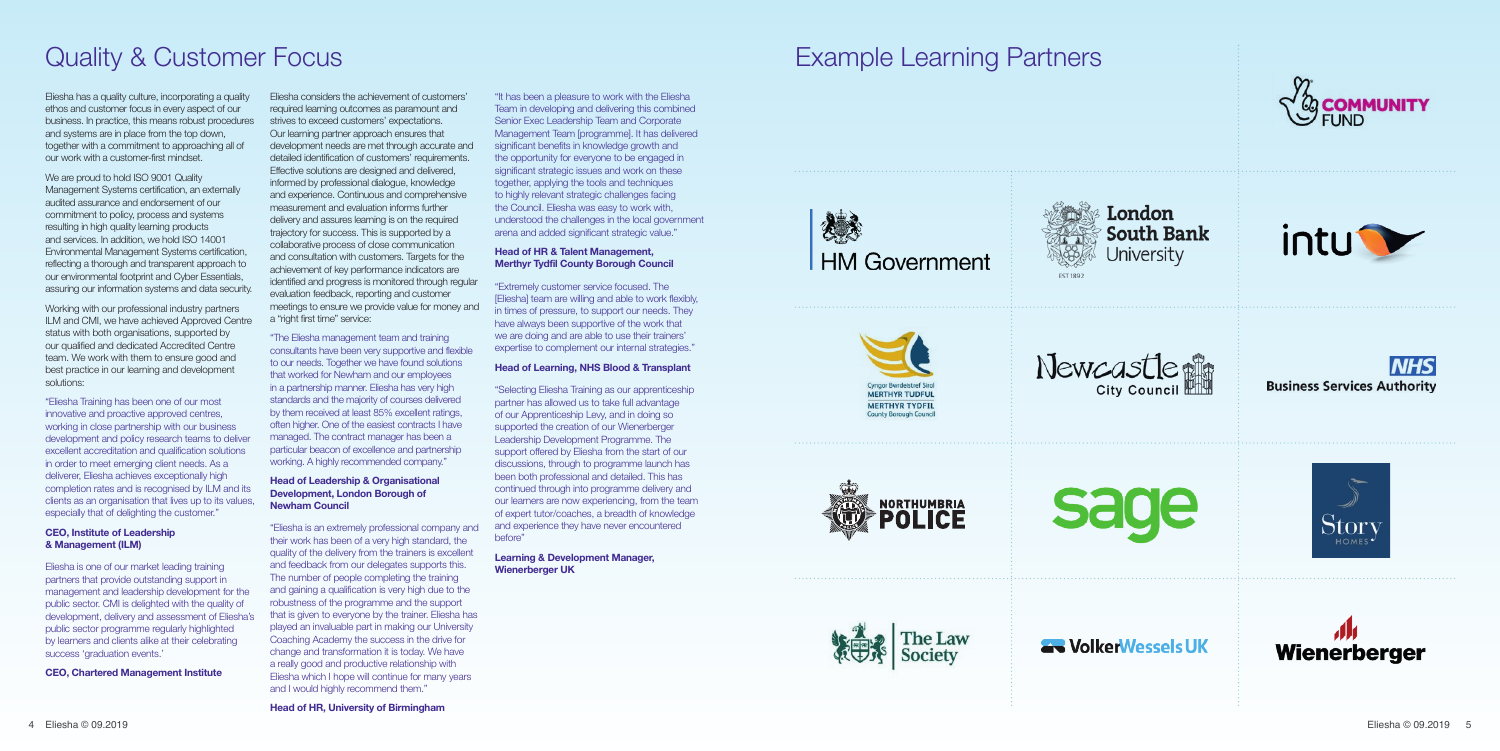| 1               | Trust, Ethics, Authentic & Ethical Leadership        |
|-----------------|------------------------------------------------------|
| $\mathbf{2}$    | Understanding & Excelling at Change                  |
| 3.              | <b>Developing Self</b>                               |
| 4               | Performance Management                               |
| 5.              | <b>Coaching &amp; Mentoring</b>                      |
| 6               | <b>Motivation</b>                                    |
|                 | <b>Effective Communication</b>                       |
| 8               | <b>Team Building</b>                                 |
| 9.              | <b>Strategy &amp; Organisation</b>                   |
| 10 <sub>l</sub> | Leadership & Management Styles                       |
| 11              | <b>Project Management</b>                            |
| 12 <sub>2</sub> | Critical Thinking, Problem Solving & Decision Making |
| 13              | Creative Thinking, Creativity & Innovation           |
| 4               | Health & Wellbeing                                   |
| 15              | Equality, Diversity & Inclusivity                    |
| 16              | <b>Customer Service</b>                              |
| 17              | Finance                                              |
| 18              | Marketing                                            |
|                 |                                                      |
|                 |                                                      |

#### **Micro-learning**

In response to operational pressures, learners require knowledge and skills to be delivered with more learning value, but with less learning time needed. Learning has to be relevant, include content of high quality, of shorter duration, with sharper focus, be flexible and have a lasting impact. It also needs to be accessed and delivered in smarter ways.

Eliesha's digital learning, pearls of wisdom®, comprises over 300 engaging animated videos, each of 3-4 minutes in duration, incorporating beneficial content that can be used flexibly in support of the delivery of skills and knowledge. The pearls of wisdom® can be accessed via the internet or organisation intranet and viewed on mobile, tablet, laptop or desktop, meaning they can be used where and when they are needed most.

#### **Expert insight**

The pearls of wisdom® content incorporates the insight and expertise of subject matter experts and leading thinkers, delivering the knowledge and information people require e.g. methods, tools, techniques and tips. The learning is easily understood and effortlessly applicable to workplace tasks and challenges.

#### **Learning outcomes**

All videos in the pearls of wisdom® series have clear context, learning outcomes and structure. The content has been aligned to national occupational standards. Each one includes instructional elements, such as reflection, application and practice suggestions. Every video is referenced to applicable learning topics and categories, has a clear product

description and details the specific learning outcome to be achieved. Each one represents a piece of critical knowledge, skill or behaviour that the modern manager needs and hence can be easily selected and purposed to the business and learner context of need.

The pearls of wisdom® content has the ability to be combined and linked together flexibly, in order to be appropriately incorporated into blended learning programmes, or in support of social learning and workplace needs. They have been effectively used in support of programmes accredited by ILM, CMI and Management Apprenticeships.

#### **Performance support**

The pearls of wisdom® are designed to align with the 70:20:10 learning paradigm and support the learner-driven 'just in time' model, where learning is available on-demand and can be accessed when the learner needs it. The modular make-up allows for easy selection, combination and structuring of learning into supportive toolkits, specially designed for particular roles and responsibilities. This approach is recognised as bringing about significant improvements in performance and productivity.

#### **Rich learning content**

The pearls of wisdom® product series is a cost-effective investment in learning content. The videos are grouped into the following categories, which are continually updated and expanded:

- 
- 
- 
- 
- 
- 

### Management & Leadership

Eliesha has a clear understanding of the strategic challenges that face organisations and their goals for service excellence. We monitor and research the trends influencing the world of work; the structure of work and the way people work in order to inform our advice, designs and interventions.



Management and leadership skills are critical in shaping and delivering business strategy and competitiveness. These include skills such as effective decision making, managing change, taking responsibility, delivering improved performance and the ability to lead and innovate. Research on the business benefits of management and leadership development shows that employee and organisation performance are clearly correlated with management abilities.

Eliesha helps customers to address the challenges of management and leadership. We help them by equipping people with the capabilities to successfully deliver organisational goals. This requires, for example, appropriate leadership skills and behaviours to engage with staff and manage performance; the understanding and motivation to innovate; the skills to embrace, drive and manage change; the knowledge and skills to review, assess and re-equip their organisation with the human capital necessary to perform, achieve required outcomes and meet future challenges; the confidence and skills to operate competitively in global markets.

Eliesha has expertise and understanding, in breadth and depth, of many successful management and leadership development solutions. We are able to deliver solutions relevant to level and deliver tiered programmes, starting from aspiring/junior manager, middle managers up to board level. We are able to select and combine relevant models, methods, tools and techniques into effective Leadership and Management Development programmes, incorporating relevant vision, values and competency frameworks. In this way, management and leadership development is better embedded and driven out of the context and the challenges that managers and leaders in the organisation face – individually and collectively. The contextualisation of programmes better enables engagement, relevance, practical application and accelerated transfer of learning to the workplace, ultimately helping towards the achievement of required learner and business outcomes.

#### **Accreditations and qualifications**

Improving development by achieving qualifications is a vitally important part of becoming a true professional. It's every bit as important for managers as it is for lawyers, accountants or doctors. Eliesha supports the drive for improved professional skills. Specifically, this is achieved through our status as an Approved Centre to deliver accredited programmes on behalf of the Chartered Management Institute (CMI) and the Institute of Leadership and Management (ILM), with whom we are able to offer accreditation up to level 7. Eliesha is also on the Register of Apprenticeship Training Providers (RoATP) for Management Apprenticeships at levels 3 and 5.

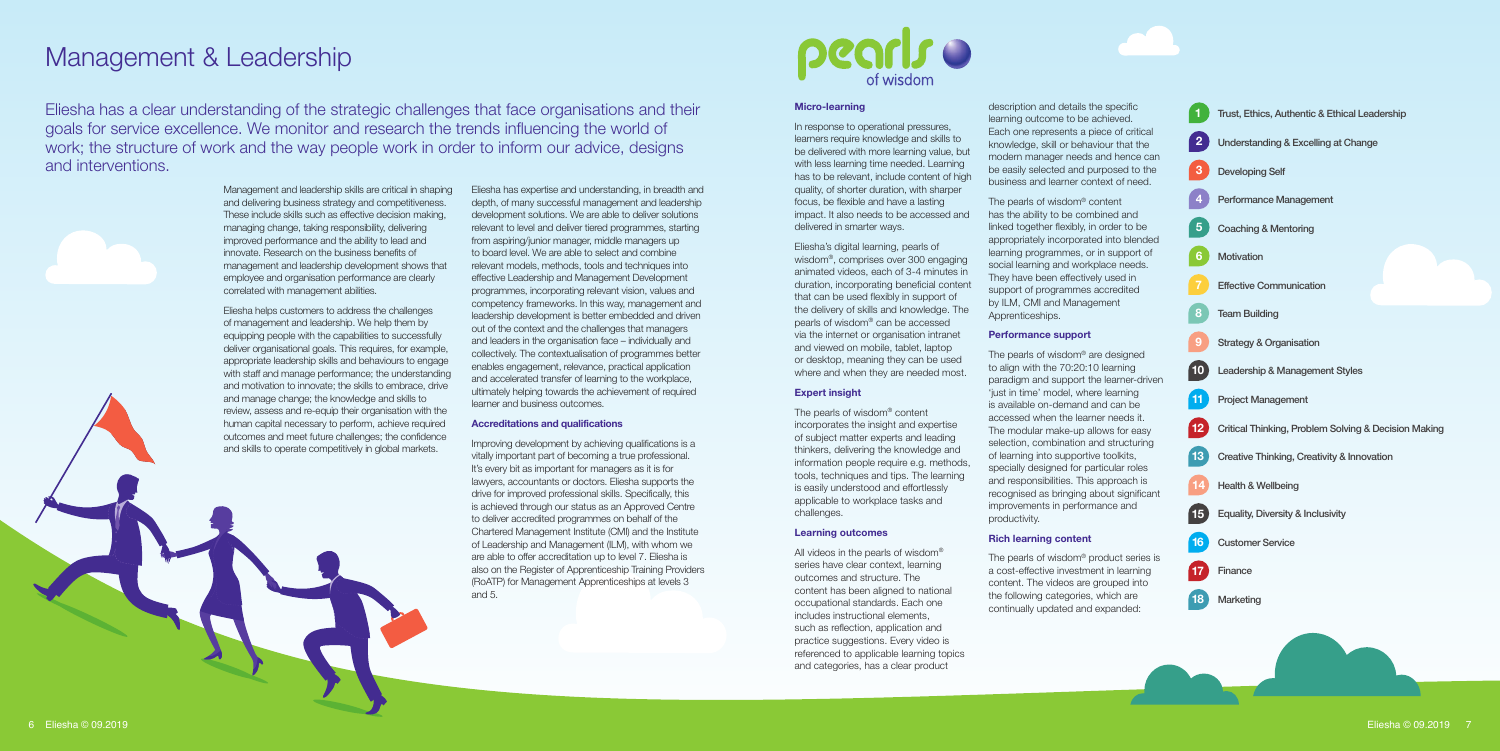### Face-to-Face

As well as our catalogue of short, sharp Bitesize & Masterclass workshops, Eliesha offers a comprehensive collection of one-day and multi-day face-to-face programmes of learning and development. Programmes such as these can help to bring about more substantial and sustainable changes in knowledge, skills and behaviour.

In this digital age, with increasing amounts of communication occurring digitally and virtually, faceto-face training interventions are still an extremely powerful development tool and preferred delivery intervention, within a blended learning model.

Face-to-face delivery has proven and strong foundations for driving development and delivering change. There are significant benefits deriving from professionally facilitated and interactive learning sessions. Trainers are better able to implement strategies to keep learners involved and engaged, maintain attention, support retention and



### Bitesize & Masterclass

Customers can choose as few, or as many, as they require. Our modular approach allows customers to choose the courses they want, at the intervals and times that best suit operational circumstances and workplace challenges. Workshops can be run individually or a number delivered over a day to create relevant learning courses and programmes for any organisation or group of participants.

We offer a continually evolving and expanding catalogue of Bitesize and Masterclass workshops, containing a wide range of relevant learning and development topics, designed and delivered to a specific context of need and in support of organisational and individual success.



Each workshop can be run onsite at customer premises and provides the essential skills, tools and techniques to maximise people's performance at work, cost effectively. These workshops provide short, sharp learning interventions, minimising the amount of time people need to be away from their day-to-day role, but still offering practical, accessible and effective behavioural and skills training. As a result, Bitesize and Masterclass learning are the preferred modes of training delivery for many of our customers.

> Our trainers are expert practitioners, skilled in the subject area and in delivery, so that learners benefit from their knowledge and experience.

All workshops are supported by guidance notes and can be reinforced with relevant pearls of wisdom®, if appropriate.

Our Bitesize learning interventions (90 minutes) provide organisations with maximum returns for minimal time investment, balancing busy and unpredictable work schedules with effective skills development. The focus is very much on introducing new skills, methods, or tools and applying them through actions in the workplace.



Our Masterclass workshops (3 hours) enable learners to develop their talents further, to grow, perform, manage and meet the challenges of change. They provide knowledge at greater depth and intensity in key development areas, enabling reflection, practice and consolidation of skills. They provide an opportunity for greater interaction and deeper exploration of the chosen subject.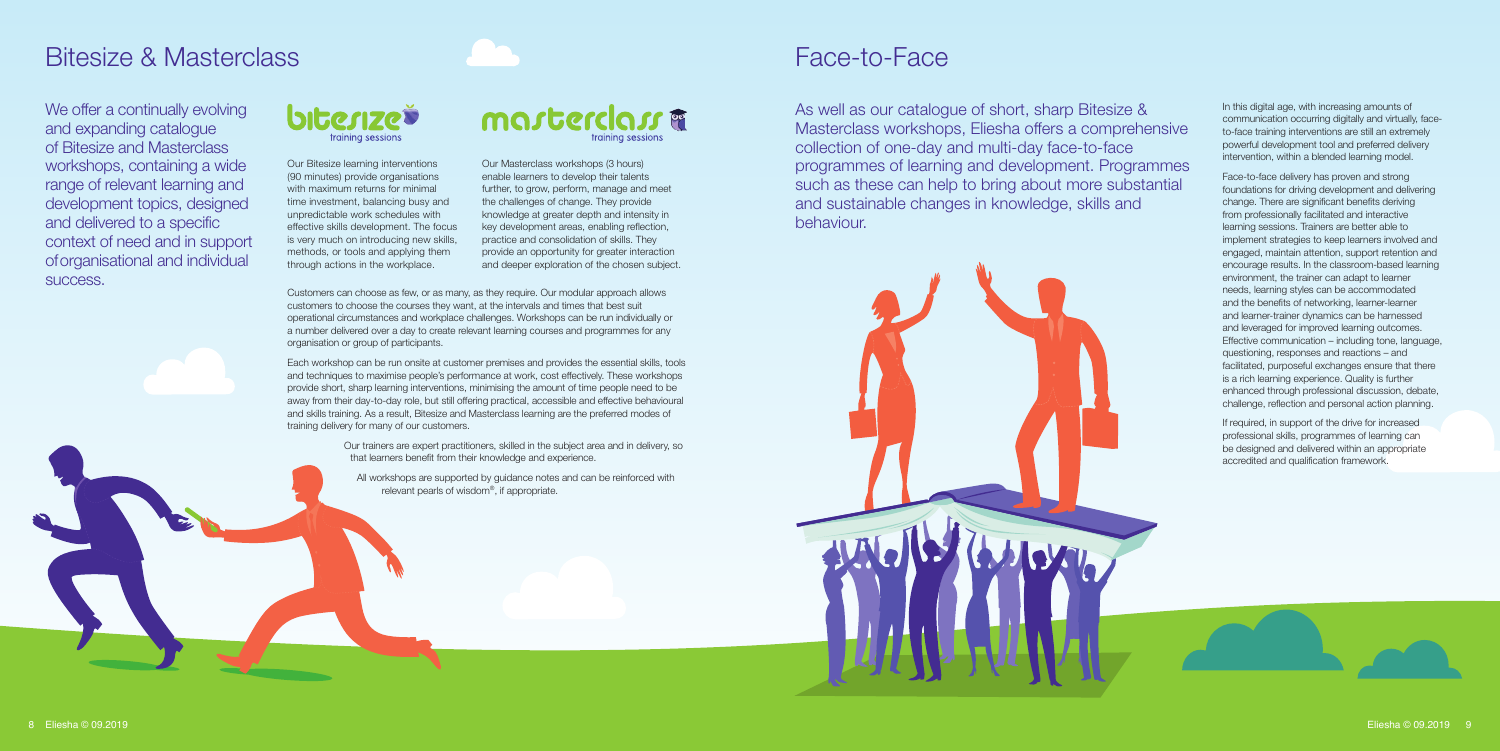### Management Apprenticeships

#### Eliesha is approved as a main provider on the Register of Apprenticeship Training Providers (RoATP) to deliver the new Management Apprenticeship programmes (UKPRN number 10026843).

Eliesha successfully delivers Management Apprenticeship programmes at Level 3 (Team Leader/Supervisor) and Level 5 (Operations/Departmental Manager) Management Standards. The new Standards are employer and industry body designed and occupation-focused. Organisations can be confident that these quality programmes incorporate the knowledge, skills and behaviours needed to best address the challenges that the business faces in the current and future work environment.

Eliesha is passionate about providing a supportive, enriching learning experience for our apprentices, whatever stage of their career they have reached. We develop people into highly competent managers and leaders, equipped with the knowledge, skills and behaviours to make a huge difference to the performance and success of their organisation.



Our management apprenticeship programmes offer customers and apprentices an end-to-end support service in relation to existing workforce development and talent management. This includes expert consultancy, skills assessment and planning, through to effective delivery, successful end point assessment and evaluation of impact.

Our delivery approach includes a blended portfolio of specifically-designed interventions that have proven highly beneficial and impactful for many of our public and private sector customers. Our programme delivery minimises operational abstraction from the business and disruption for employees, whilst comprehensively supporting the 20% 'off-the-job' requirement. This means that our programmes are efficient, practicefocused and workplace relevant, so that apprentices will have an immediate impact upon return to the workplace in terms of improved knowledge, confidence, capability, performance and productivity.



**Learning Delivery Approach**

#### **Employer Feedback**

"Selecting Eliesha Training as our apprenticeship partner has allowed us to take full advantage of our Apprenticeship Levy, and in doing so supported the creation of our Wienerberger Leadership Development Programme. The support offered by Eliesha from the start of our discussions, through to programme launch has been both professional and detailed.

This has continued through into programme delivery and our learners are now experiencing, from the team of expert tutor/ coaches, a breadth of knowledge and experience they have never encountered before"

#### **Learning & Development Manager, Wienerberger UK**

#### **Example Module Titles**

#### **Apprentice Feedback**

"The quality of the support that I have received from the Eliesha team has been second to none."

#### **L5 Management Apprentice, Utilities Company**

"…because of improved confidence levels I am quite assertive in my role and I am looking forward to an opportunity where I am given even more responsibility."

#### **L3 Management Apprentice, University**

"I really enjoy the face-to-face taught elements of the program and the camaraderie we have … it feels such a secure learning environment which allows everyone to be open and to speak up."

#### **L5 Management Apprentice, Engineering Company**

"This has been a fantastic opportunity to undertake this apprenticeship. It has given an insight into how management and operational decisions are made but also factors to be aware of when I am supervising staff."

#### **L3 Management Apprentice, University**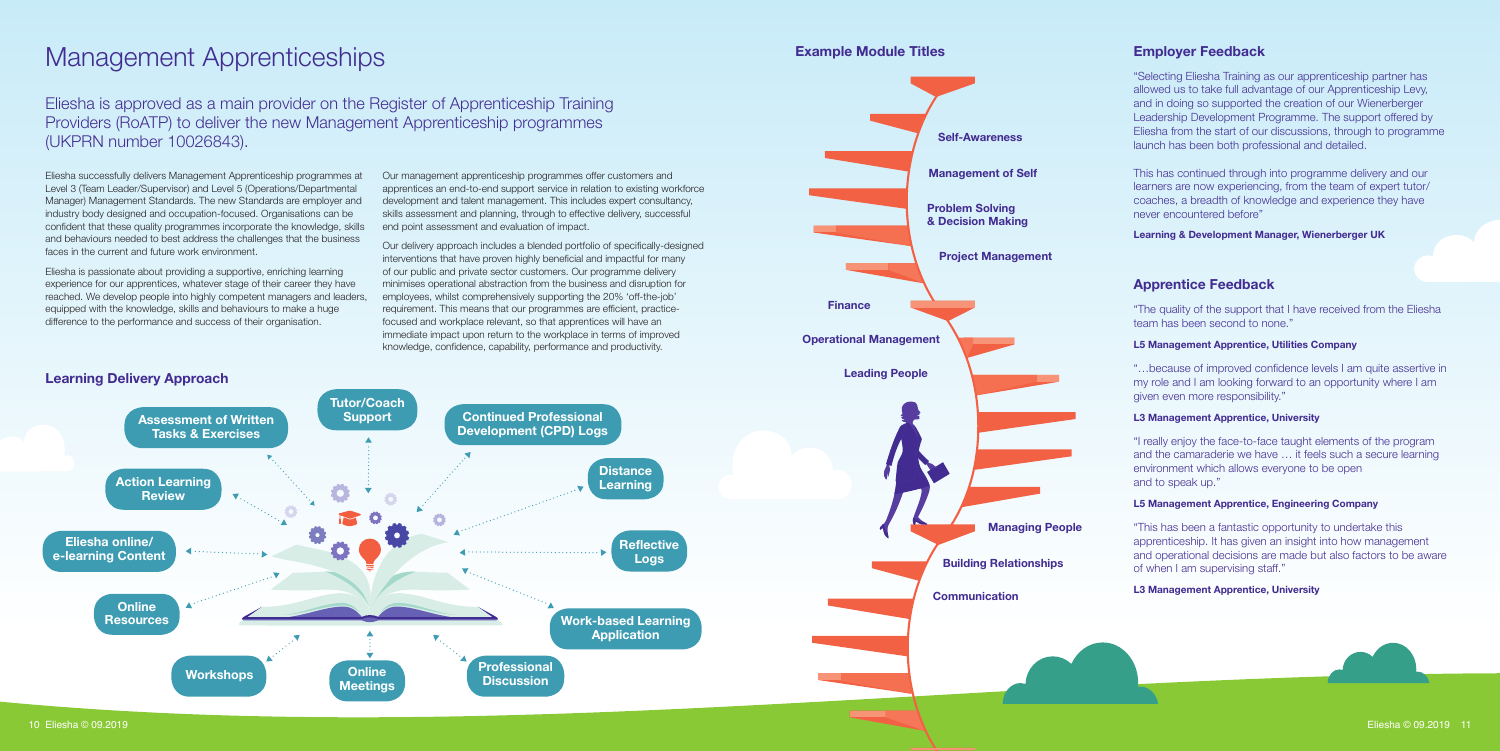### Coaching & Mentoring

Eliesha is passionate about coaching and mentoring which, in our experience, is one of the best methods of developing practical leadership skills. Leaders at all levels have a continuing need to learn and grow. Coaching can positively support and develop self-awareness and reflection in leaders, proving honest professional feedback and challenge, essential for personal and organisational growth.

Coaching is no longer restricted to conversations at senior levels. It's not just targeted at rising stars. Today, coaching is woven into the culture of the organisation and impacts people at every level. The research is clear: coaching improves performance, collaboration and output.

Coaching is recognised as one of the most effective learning and talent development practices. It is also becoming the management style of choice in many organisations that have to respond flexibly to change and need to use the full potential of their people.

Within the workplace, coaching and mentoring can be designed at all levels to improve individual and team performance organically, with the focus on guidance and goal-setting. For example, coaching helps build the commitment (and not just compliance) to deliver process and plans. More and more organisations are seeking to develop a 'coaching culture', where managers implement coaching skills and methodologies into their day-to-day leadership role, promoting open and honest communication, continuous improvement, clear individual and organisational vision and a rigorous cycle of feedback.

Eliesha's coaching and mentoring support includes one-to-one coaching (at all levels up to and including executive level), coaching and mentoring workshops for teams and accredited programmes delivering widely respected and universally recognised professional coaching and mentoring qualifications.

Eliesha's diverse and experienced network of professional coaches work with our customers using a range of appropriate models, psychometric instruments and tools. They have the ability to translate behavioural feedback into action plans, in order to create an effective development roadmap for individuals and teams.

#### **Accreditation and qualification – accredited coaches**

In support of a coaching culture, there is a strategic move in organisations to use accredited coaches who conform to recognised professional coaching standards. Eliesha is able to design and deliver coaching development solutions and qualifications with both ILM and CMI. These accreditations are industry recognised external quality marks. Professional coaching skills are compatible with transformational leadership skills. For example, ILM accreditation gives customers the confidence that coaching/transformational leadership skills hit a high external benchmark for quality and evidence skills in support of performance management, as well as this functional specialism.

#### **Customer outcome:**

In order to accelerate the transfer of learning from the classroom to the workplace and improve the achievement of personal and business outcomes, the development needs to be focused on the context of the organisations and systems in which people work. Eliesha is able to make the programme highly relevant and impactful by tailoring the accredited programmes to the business vision, values, competencies and context. This creates a strong foundation of professionally qualified managers and leaders.

"Eliesha has provided the University with ILM 5 level in coaching and mentoring programmes since July 2014. During 2016, Eliesha delivered an ILM level 7 in executive coaching programme with 100% success. Both programmes have been so well received that we are running further programmes for both levels during 2017. Eliesha also supply us with online "Pearls of Wisdom®" which are concise, engaging, animated video clips to help staff improve their skills and knowledge in a wide variety of subjects. Eliesha is an extremely professional company and their work has been of a very high standard, the quality of the delivery from the trainer is excellent and feedback from our delegates supports this.

The number of people completing the training and gaining a qualification is very high due to the robustness of the programme and the support that is given to everyone by the trainer. Eliesha has played an invaluable part in making our University coaching academy the success it is today. We have a really good and productive relationship with Eliesha which I hope will continue for many years and I would highly recommend them."

#### **Head of HR, People & Organisational Development**

### Accredited Management Qualifications: ILM & CMI

Organisations are all too aware of the challenge of creating and maintaining service excellence and driving continual service improvement in these uncertain times. People need to be able to effectively deliver the business as usual day job, whilst having to cope with managing continuing uncertainty and change. In this context, there is a need to develop the professional skills of managers and leaders. These internationally-recognised qualifications help to equip people with the knowledge, skills and behaviours to effectively manage change and position it as "business as usual".

Good managers and leaders are critical to the effective operation and performance of any business. They must possess the skills to make informed, intelligent decisions and the ability to lead those working for them by example, communicating with and inspiring them towards engaging in the corporate vision and achieving the organisation's business goals.

Hence, there is a global focus and drive for improving the professional skills of managers and leaders. Organisations are increasingly looking for development programmes that incorporate relevant accredited leadership and management qualifications, in order to build management and leadership capability and capacity.

In response to this, Eliesha has well established learning partnerships with leading awarding bodies, which enable us to design and deliver the accredited solution that best fits customer needs.

Eliesha is an Approved Centre with the Chartered Management Institute and The Institute of Leadership and Management, able to deliver accredited Management & Leadership and Coaching & Mentoring programmes resulting in qualifications from Level 2 up to Level 7.

#### **Relevance and impact**

#### **Innovation and improvement**

The work required for professional management and leadership qualifications involves a great deal of reflection and exploration about the learners' existing organisation and personal or business challenges. Whether it's breaking down and rationalising internal processes and systems, or generating ideas about improved management methods of current or future projects, managers will spend time considering what characteristics make organisations succeed and where it - and they - can improve. Where there is a cohort of learners, ideas and innovation will abound and develop. Learners will emerge from their programme with improved and new skills, filled with enthusiasm for new ways of thinking and acting, exciting new ideas - and plans for their implementation!



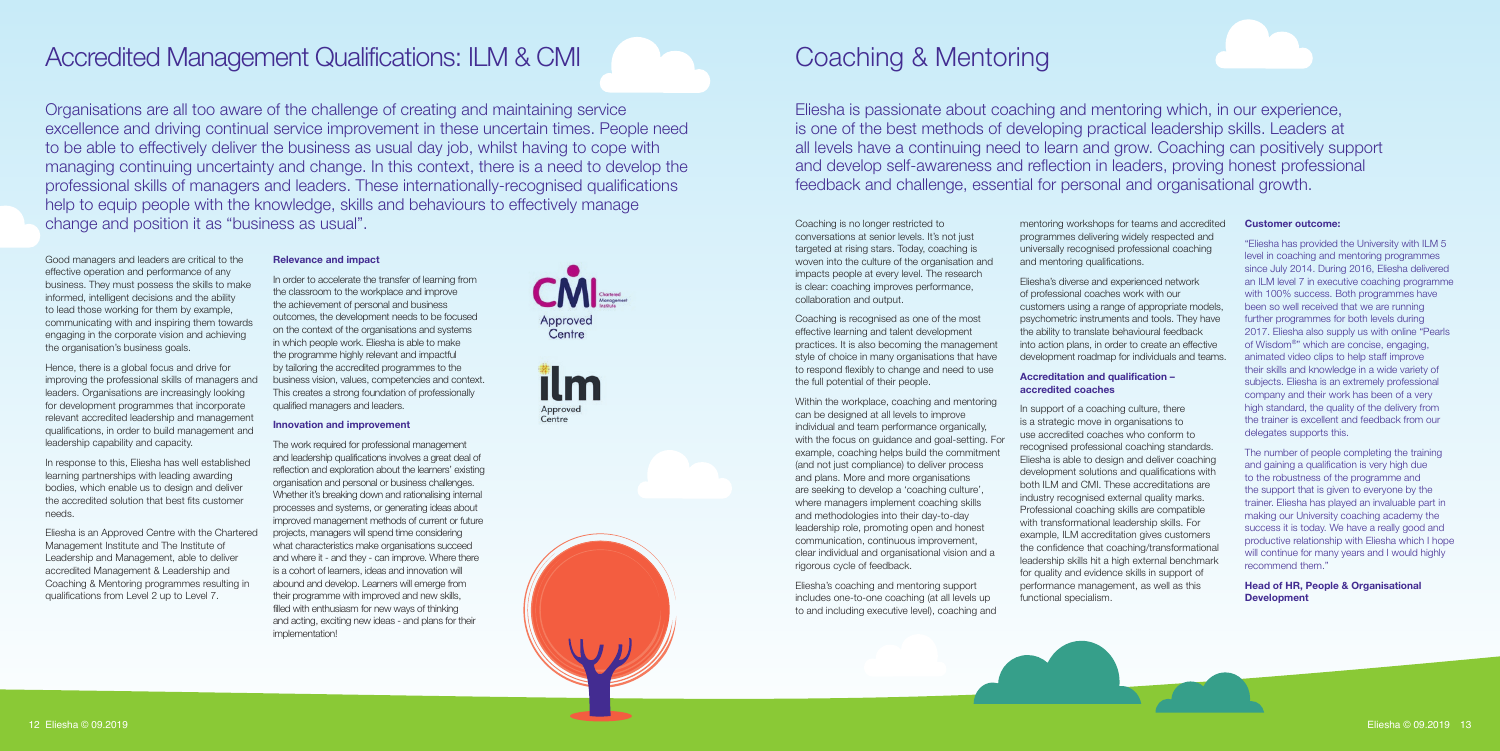

Recruiting, selecting or appointing the right people for any role, at the right time - and ensuring they have the competences, attitudes and values to succeed - contributes to an organisation's performance and growth potential.

Investing in an effective assessment and/or development service, designed by Chartered Occupational Psychologists, and delivered by a highly qualified and experienced team of assessment professionals, reduces the risk of decision errors.

Eliesha has considerable experience in the successful provision of specialist Assessment and Development Centre services to public and private sector organisations throughout the UK. Within our Assessment and Development Centres our occupational psychologists and learning and development specialists use a combination of market leading exercises, psychometric instruments and competence-based interviewing to ensure the best possible outcomes are achieved.

Assessment Centres can come in a variety of shapes and sizes, depending on the candidate group and the selection criteria. Graduate assessment centres, for example, need to be an environment in which candidates can show potential as well as demonstrate what they have learned in their further and higher education. When designing Assessment Centres for managers, however, it is reasonable to expect candidates to have more experience, so their assessments can be tougher and draw more on their practical experiences and lessons.

Development Centres adopt similar processes to those used in Assessment Centres in order to inform upon development plans. Eliesha uses facilitators and coaches to help people realistically discover their potential and identify the steps they need to take to achieve their career, personal development and/or corporate required goals. Eliesha offers a full Development Centre service, which can be further enhanced through the delivery of associated skills development programmes to provide a complete development pathway for the people involved.



### Assessment & Development Centres

#### **Benefits include:**

- Bespoke and accurate solutions by offering a range of assessment methods
- Assessing existing performance, as well as predicting future performance
- An opportunity to assess and differentiate between candidates
- Insight into the proposed role (e.g. candidates can be tested on exercises typical for role)
- Perception of the company brand by the candidates (i.e. a good centre reflects well on the organisation regardless of whether the candidate is successful)
- More impartial and independent procedures, via Assessment Centres, ensuring that candidates are selected on their merit
- A detailed insight, via Assessment Centres, into, for example, the candidates' motives and alignment of values to those of the organisation
- Feedback to candidates about their strengths and weaknesses, providing an important insight into their skills and abilities to support their future development

### Distance Learning College & e.eliesha

Our Distance Learning College offers customers and learners the opportunity and flexibility to choose the programme and delivery model that best suits their individual requirements. Customers are able to use Eliesha's Distance Learning portfolio as part of an integrated blended learning solution for employees. Individual learners are able to liaise with Eliesha's learning and development consultants, or simply select and build the programme that's right for them. Learners can then learn at a time and a pace that is most convenient for them.

Whether the motivation for development is the prospect of higher earnings, potential for career enhancement and a potential promotion, or just the desire for a formal management qualification and the associated set of skills, we take pride in helping learners to get there.

Eliesha's Distance Learning College, including e.eliesha courses, offers a wide range of ILM and CMI units from Level 2 to Level 7 towards Award, Certificate and Diploma qualifications. Eliesha can provide the most appropriate remote learning programme to meet employers' learning requirements or those of an individual learner.

Dedicated support is provided by our Accredited Centre team, who oversee and manage the accreditation process for every learner, from registration through to certification. They will liaise with the awarding bodies, learners, trainers and any departments required within the customer organisation. Learners are supported by access to comprehensive and content-rich content online resources. Further support is provided by dedicated tutors, who can be contacted by email and online to ensure our learners successfully complete their qualification.

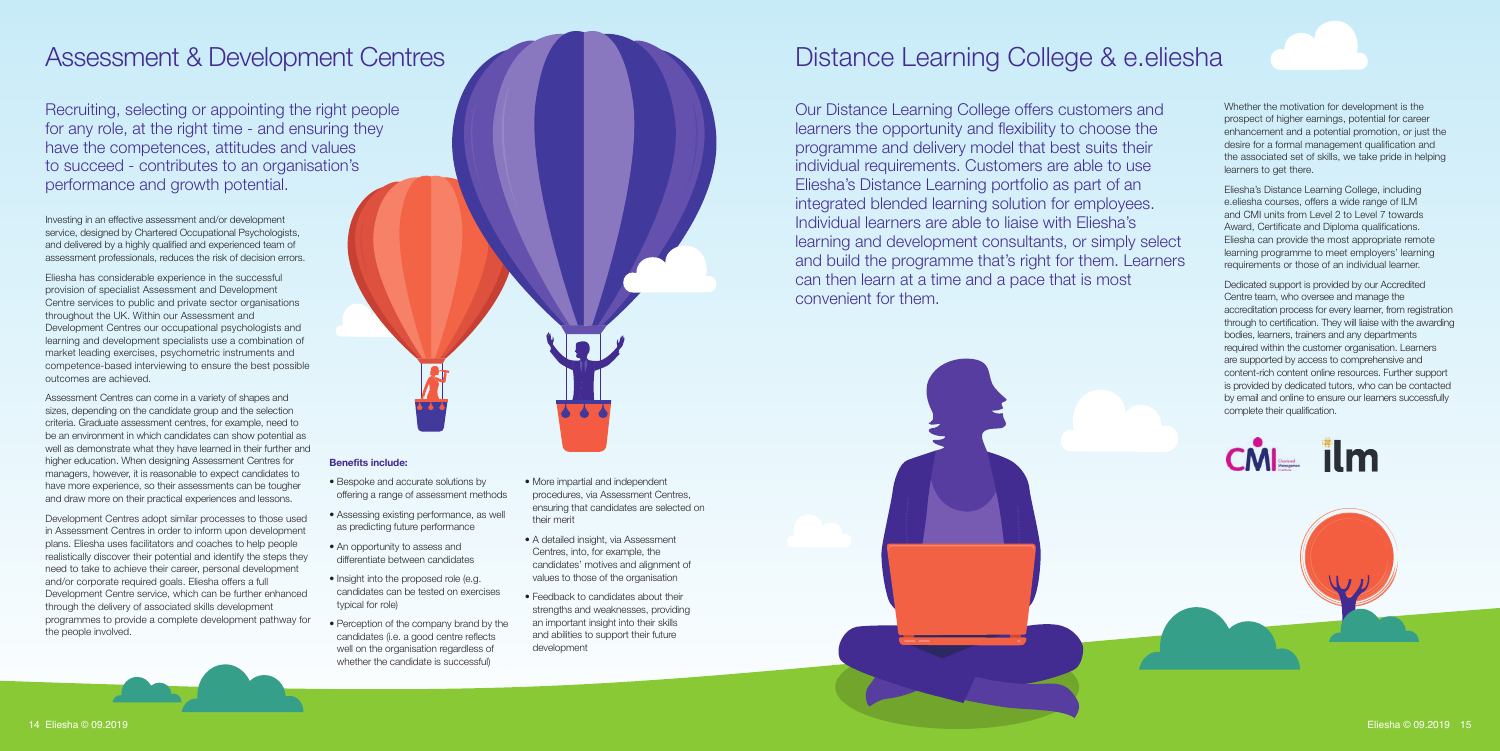### Learning Partners include…

#### **Central Government**

Marine Management Organisation Driver and Vehicle Licensing Agency Ministry of Justice Department for Work & Pensions House of Commons Office for National Statistics Rural Payments Agency Welsh Government

#### **Local Government**

Merthyr Tydfil County Borough Council Warwickshire County Council Leicester City Council South Tyneside Council Newcastle City Council Bath & North East Somerset Council Kensington and Chelsea London Borough Council Carlisle City Council Newport City Council Kirklees Council Cardiff Council Lambeth London Borough Council Leicestershire County Council Conwy County Council Nottingham City Council Fife Council

Mears Group South Tyneside Homes County Durham Housing Group Link Housing Association Story Homes Home Group

Natural History Museum Age Concern (Tyneside South) Tenovus Cancer Care British Library Newcastle United Foundation Canal & River Trust Melbourne City Mission The National Lottery Community Fund National Library of Wales **CISV** 

Kent County Council Gateshead Council Haringey Council

**Health**

County Durham & Darlington NHS

Foundation Trust NHS Blood & Transplant NHS Business Services Authority

Royal Victoria Eye & Ear Hospital Great Ormond Street Hospital NHS Yorkshire & the Humber Leadership Academy Leeds & York Partnership NHS Foundation Trust

#### **Emergency**

Burnetts Muckle LLP David Gray Solicitors BHP Law The Law Society

Tyne & Wear Fire & Rescue Service Kent Fire & Rescue Service Cumbria Police Essex Fire & Rescue Service Northumbria Police College of Policing London Ambulance Service

AkzoNobel Wienerberger UK Reece Group Bristan Tekmar Energy **Egger** 

#### **Housing**

Capita Frank Recruitment Group

#### **Charity/Heritage**

#### **Leisure & Property**

Mitchells & Butlers Parkdean Resorts

Caravan & Motorhome Club Intu Properties Great Run Group **SportWales SportScotland** LSL Property Services Naylors

#### **Education** London South Bank University University of Birmingham University of Cumbria University of Leicester Coleg Cambria **NCFE** Regent's University Northumbria University SOAS University of London Middlesex University City, University of London

London School of Economics Waltham Forest College Emmanuel Schools Foundation University of Wolverhampton

#### **Energy & Utilities**

Veolia Water Technologies Northumbrian Water Welsh Water

#### **Legal**

#### **Manufacturing**

Parker Hannifin

#### **Regulatory**

Care Quality Commission Independent Press Standards **Organisation** Health Research Authority Civil Aviation Authority Coal Authority Companies House Centre for Process Innovation Forestry Commission General Medial Council

#### **Professional Services**

#### **Finance**

Development Bank of Wales NHS Wales Finance Wales Audit Office Atom Bank

#### **Engineering**

Pearson Engineering VolkerWessels Wood Group Vale Europe

#### **Electronics**

Panasonic Romax Technology Raytec

### Specialist Solutions

The modern business environment is volatile, uncertain, complex and ambiguous. This, in turn, affects the working environment as a result of the impact upon organisational change and transformation, strategic planning, vision, values, behaviours, roles and responsibilities. As such, it's not always possible to use 'off-the-shelf' training products to achieve the outcome desired and solve the specific problems and challenges faced.

Eliesha successfully provides learning and development solutions to customers who operate in complex environments, with high levels of challenge, pressure, ambiguity and continuous change. As a result, we are able to leverage many years of experience and successful solution strategies, together with an extensive resource of subject matter experts. This informs a collaborative and professional dialogue with customers, aimed at the provision of bespoke solutions to unique, challenging and complex problems.

This can create an engaging learning environment, with the expectation for challenge, query and debate. We regard this as a healthy approach and an opportunity to professionally facilitate, be constructive and to support and drive change.



#### **Examples include:**

- Working collaboratively with a major government organisation, in our role as a Strategic Learning Partner. Reporting to the Management Board of a major government organisation, and as a part of an integrated team with HR Strategy, Organisational Development and Learning and Development, we designed and delivered comprehensive talent management, management and leadership and workforce development programmes in support of 2,000 employees. Complex in content, design and delivery, the solutions were crucial to the success of the organisation and delivered against a background of significant policy and organisational change.
- Specialist resilience and personal confidence training for NHS teams working daily in highly sensitive and extremely delicate scenarios.
- Bespoke emergency response training for the Resilience Team of a devolved government to help strategic managers across a range of public sector organisations ensure an effective, coordinated response to regional/ national emergency situations.
- Collaboratively-designed safety leadership training for a world-leading drilling and engineering contractor, working onshore and offshore, to support them in ensuring that people focus on safety, quality and operational performance.
- Complex crisis management training, helping customer service staff experiencing intense and sensitive client interactions to be self-aware and to assess and manage their own states of emotion. Designed by an experienced Chartered Clinical Psychologist and structured in face-to-face workshops including scenario-based learning environments, the key objective was to improve staff coping skills/psychological resilience.
- Tailored lone worker training designed and delivered for a UK water company ensuring their engineers and site staff are safe and compliant with company procedures when working alone.
- A custom toolkit of micro-learning designed at the request of regulatory body IPSO and in collaboration with a legal professional to efficiently and effectively teach the essentials of British Media Law.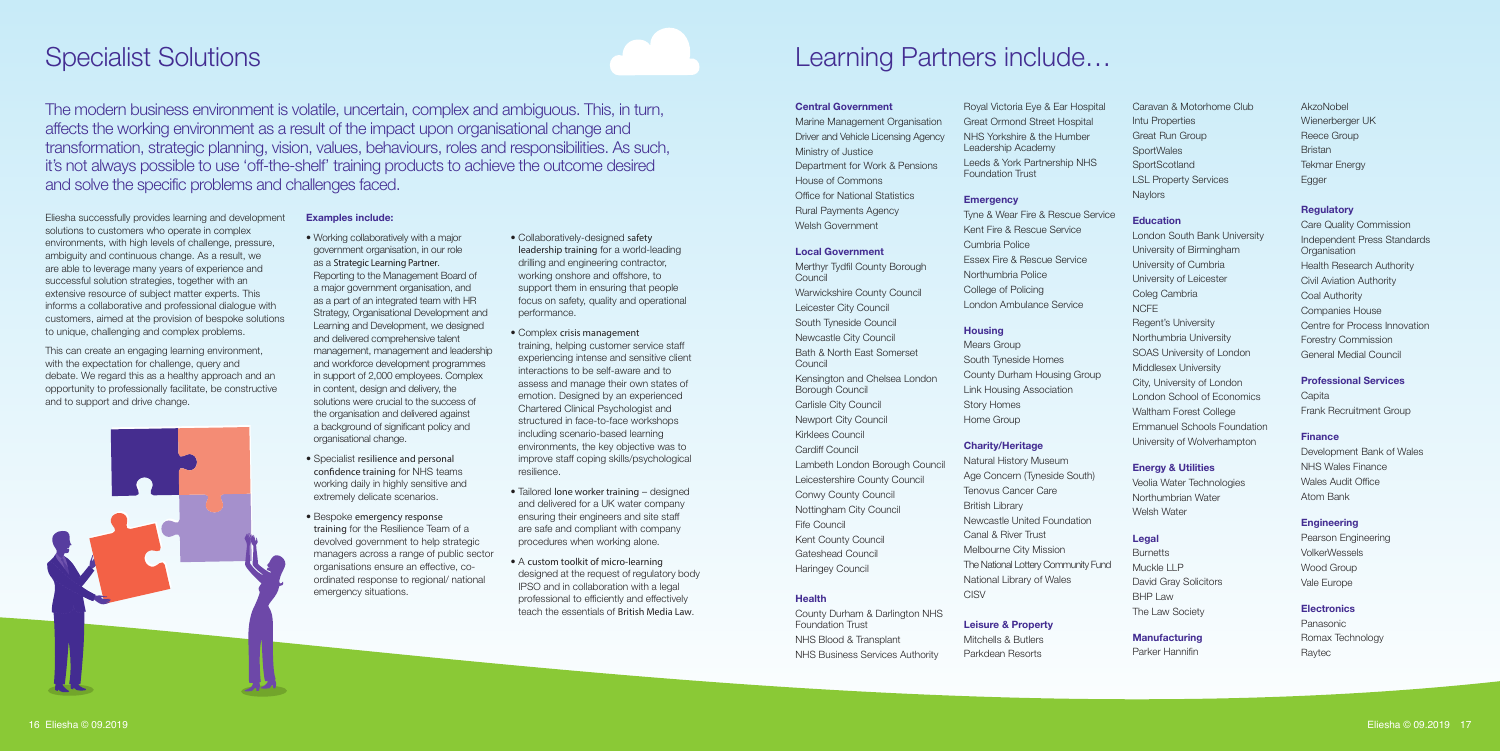### Vision, Values and Mission Statement

#### **Our Values and Beliefs**

- Our principal motivation is to consistently 'delight the customer'
- We value and respect our customers, suppliers and each other
- We always seek trusting, co-operative, open, thoughtful, understanding and appreciative relationships with our customers, suppliers and each other
- We value diversity and the benefits that our individual skills, personality and cultural differences bring to each other and the business
- We act with integrity and support our customers, suppliers and each other through our reliable and adaptable approach to our work
- We aim to continually develop products that are at the leading edge of learning technologies, thus improving the quality and effectiveness of the Eliesha learning experience
- We aim to deliver our products and services in as sustainable a way as possible, aware of our responsibilities towards the environment
- We commit to the communities in which we live and work through operating an ethical business adhering to, respecting and promoting the British Values of democracy, the rule of law, mutual respect, individual liberty and tolerance of those with different faiths and beliefs
- We believe that working for Eliesha should be fun, stimulating, challenging and rewarding

Through purposeful partnerships with our customers, we will be an<br>innovative, dynamic and thriving business, developing and delivering high<br>quality, cost effective learning and development interventions that enable<br>our cus

#### **Our Vision**

To ensure that all members of the Eliesha team achieve personal growth and progression in a rewarding, healthy and challenging working environment. To create a culture in which all staff enjoy working for Eliesha and are proud of the company and its work. To encourage everyone to be the very best that they can be in everything they do. Eliesha will always act with integrity, encouraging open debate and the sharing of ideas and values.

#### **Our Mission Statement**

Through purposeful partnerships with our customers, we will be an innovative, dynamic and thriving business, developing and delivering high quality, cost effective learning and development interventions that enable